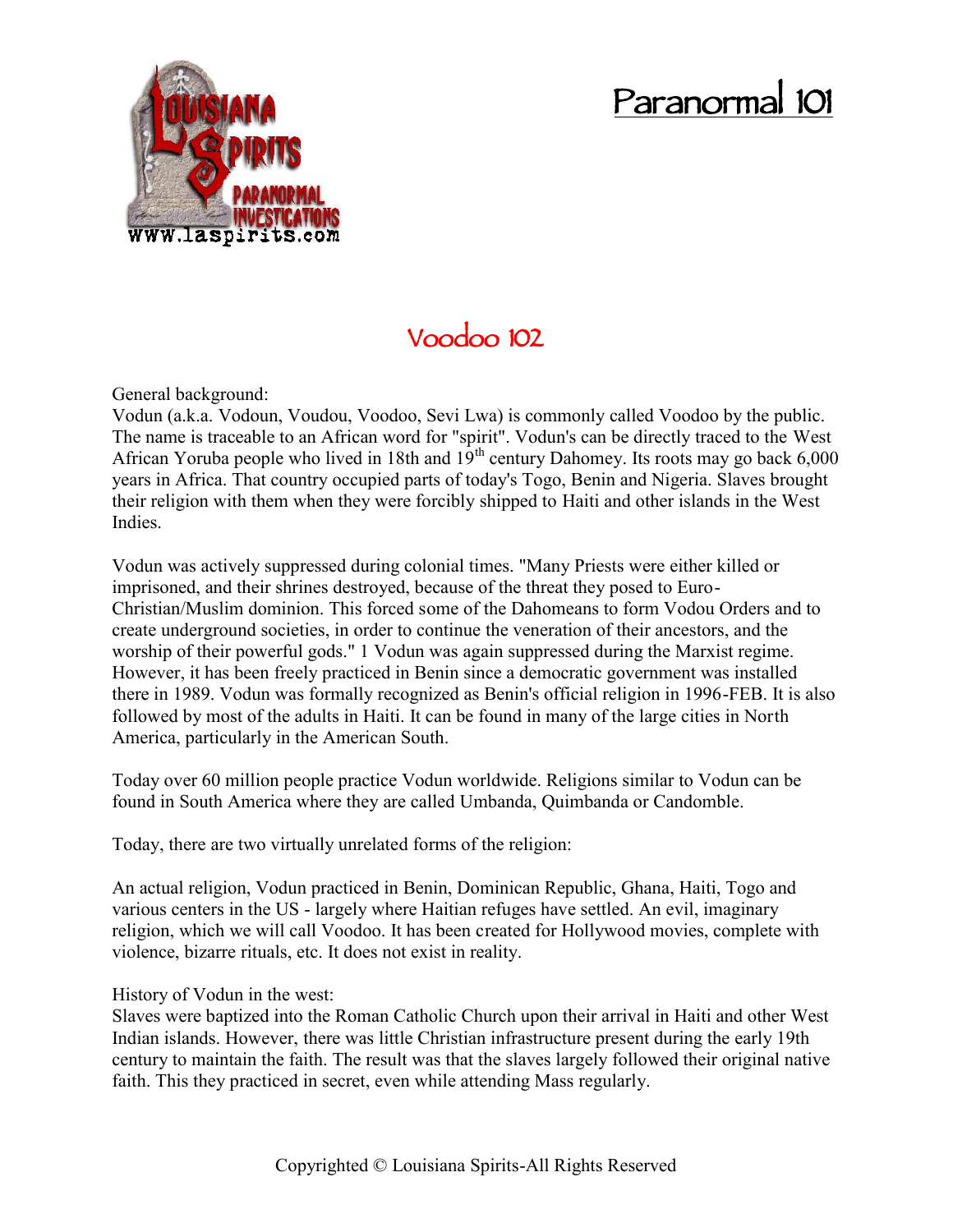An inaccurate and sensational book (S. St. John, "Haiti or the Black Republic") was written in 1884. It described Vodun as a profoundly evil religion, and included lurid descriptions of human sacrifice, cannibalism, etc., some of which had been extracted from Vodun priests by torture. This book caught the imagination of people outside the West Indies, and was responsible for much of the misunderstanding and fear that is present today. Hollywood found this a rich source for Voodoo screen plays. Horror movies began in the 1930's and continue today to misrepresent Vodun. It is only since the late 1950's that accurate studies by anthropologists have been published.

Other religions (Macumba, Candomble, Umbanda and Santeria) bear many similarities to Vodun.

#### Vodun beliefs:

Vodun, like Christianity, is a religion of many traditions. Each group follows a different spiritual path and worships a slightly different pantheon of spirits, called Loa. The word means "mystery" in the Yoruba language.

Yoruba traditional belief included a chief God Olorun, who is remote and unknowable. He authorized a lesser God Obatala to create the earth and all life forms. A battle between the two Gods led to Obatala's temporary banishment.

There are hundreds of minor spirits. Those which originated from Dahomey are called Rada; those who were added later are often deceased leaders in the new world and are called Petro. Some of these are

Agwe: spirit of the sea Aida Wedo: rainbow spirit Ayza: protector Baka: an evil spirit who takes the form of an animal Baron Samedi: guardian of the grave Dambala (or Damballah-wedo): serpent spirit Erinle: spirit of the forests Ezili (or Erzulie): female spirit of love Mawu Lisa: spirit of creation Ogou Balanjo: spirit of healing Ogun (or Ogu Bodagris): spirit of war Osun: spirit of healing streams Sango (or Shango): spirit of storms Yemanja: female spirit of waters Zaka (or Oko): spirit of agriculture

There are a number of points of similarity between Roman Catholicism and Vodun:

Both believe in a supreme being.

The Loa resemble Christian Saints, in that they were once people who led exceptional lives, and are usually given a single responsibility or special attribute. Both believe in an afterlife. Both have, as the centerpiece of some of their ceremonies, a ritual sacrifice and consumption of flesh and blood. Both believe in the existence of invisible evil spirits or demons. Followers of Vodun believe that each person has a met tet (master of the head) which corresponds to a Christian's patron saint.